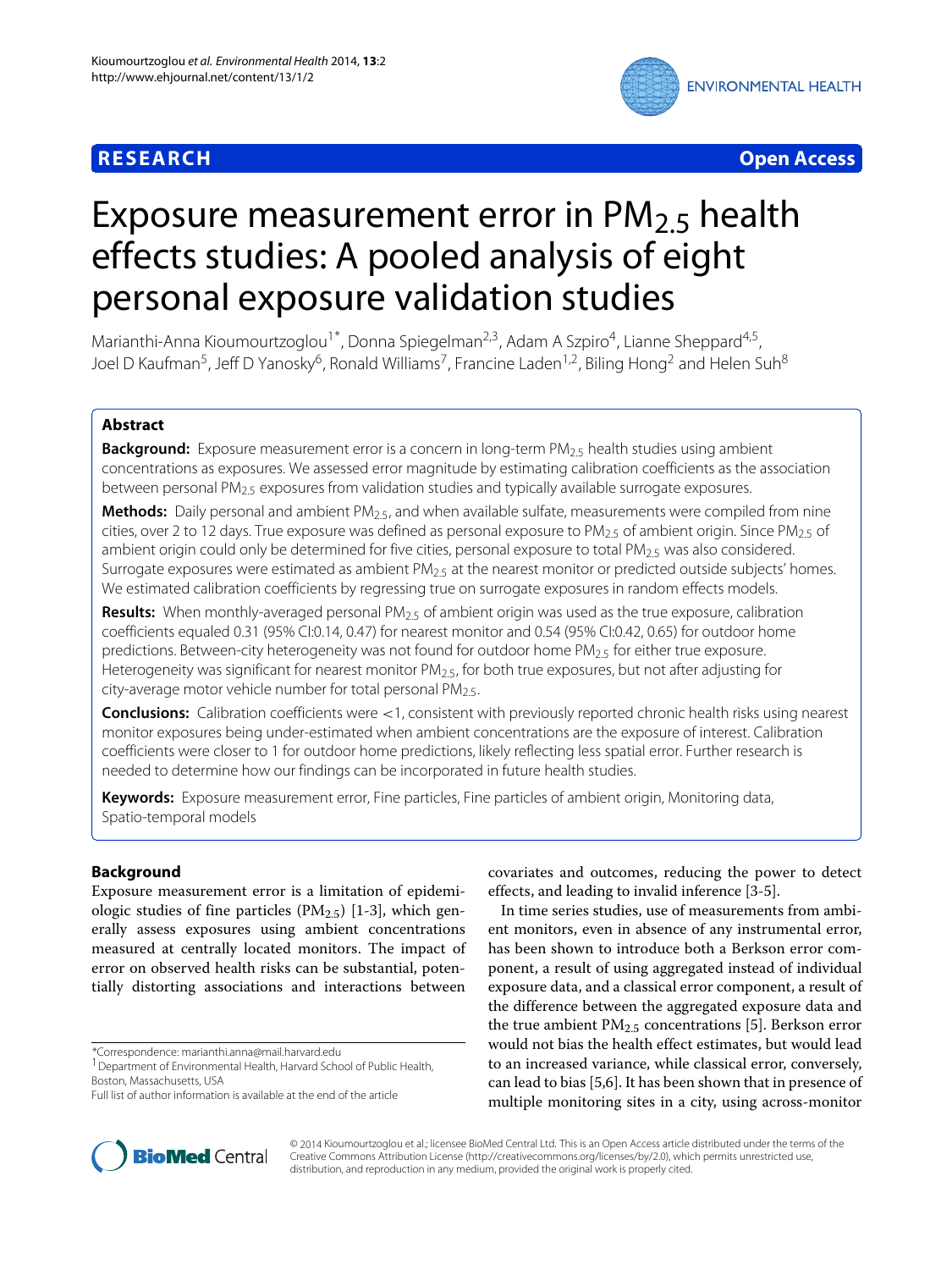averages, or population-weighted averages, would lead to less bias in time series studies [\[6](#page-9-0)[,7\]](#page-9-1). Furthermore, less bias is expected when the pollutant of interest is spatially homogeneous, such as  $PM_{2.5}$  [\[6,](#page-9-0)[8\]](#page-9-2).

To minimize error,  $PM<sub>2.5</sub>$  exposures would ideally be measured using personal monitors, with analytical methods used to apportion these measurements into  $PM_{2.5}$ constituents and sources. Such methods, however, are both expensive and intrusive and thus not feasible for studies conducted over long time periods with many subjects. Recently, for application to cohort studies, researchers have used statistical models to predict exposures outside participant residences [\[9-](#page-9-3)[14\]](#page-9-4), thus accounting for spatial variation in ambient concentrations. While an improvement, such models still do not account for all sources of exposure variability, such as activity patterns, which can lead to biased results [\[15\]](#page-9-5). It can be argued, nevertheless, that such "biases" are the result of different target parameters of interest for the health effects of ambient concentration vs. personal or ambient source exposure [\[16\]](#page-9-6).

Further, spatial smoothing models can contribute a Berkson-like error component that results from smoothing the exposure surface and a classical-like component from variability in estimating model parameters [\[17](#page-9-7)[-19\]](#page-9-8). The classical-like error can induce bias both towards and away from the null [\[18\]](#page-9-9) with increased variability [\[18](#page-9-9)[,20](#page-9-10)[,21\]](#page-9-11). Even in absence of other error sources, nevertheless, health effects estimated using outdoor concentrations will be attenuated proportionally to the  $PM_{2.5}$ infiltration factor, the factor describing how much of the personal PM2.5 was generated outdoors, penetrated the building envelope and remained airborne [\[5\]](#page-8-2); if the exposure of interest is outdoor pollutant concentration rather than infiltrated personal exposure, however, it has been argued that this attenuation should not be regarded as a manifestation of measurement error [\[19\]](#page-9-8).

Several previous acute effects studies have adjusted for exposure measurement error, showing that use of surrogate exposures tends to bias the health effect estimates towards the null  $[22-24]$  $[22-24]$ . For long-term  $PM_{2.5}$  effects, a limitation in understanding the impact of measurement error on estimated health risks is the paucity of long-term personal exposure data [\[25-](#page-9-14)[28\]](#page-9-15). We compiled exposure data from nine studies to estimate calibration coefficients for PM2.5 of ambient origin and total personal  $PM_{2.5}$  for cases when ambient concentrations or spatial models are used to assess exposures. In light of the complexity of measurement error in air pollution, the time scale of our validation data, and the uncertainty in our estimated calibration coefficients, our aim was to estimate and characterize calibration coefficients for  $PM_{2.5}$ , but not to recommend their use to adjust health effect estimates in epidemiology studies directly. Our group is

currently developing statistical methods to account for these limitations.

# **Methods**

### **Personal exposure datasets**

We included data from studies of personal PM<sub>2.5</sub> exposures based on the following criteria: i) the study had to be conducted in the United States, ii) during or after 1999, to ensure availability of PM<sub>2.5</sub> concentration measurements at a EPA monitor located nearby, and iii) we had to be able to obtain the raw data, vs. the published summary statistics, from the investigators who originally conducted the study.

Measurements of personal and ambient PM<sub>2.5</sub> and, when available, sulfate (SO $_4^{2-}$ ), were compiled from nine cities located throughout the United States (Table [1\)](#page-2-0) [\[29-](#page-9-16)[41\]](#page-9-17). A brief description of the validation studies is presented in the Additional file [1.](#page-8-3)

In each study, daily personal PM2.5 exposure data were collected following panel study sampling designs. The number of subjects per study ranged between 15–201, with sampling session durations ranging from 2 to 12 days (median: 7 days). For each subject, we estimated monthly average personal exposures and used these in our analyses.

All subjects were non-smokers and were monitored in multiple seasons. Study subjects included the elderly, patients with myocardial infarction, children, and adults. All subjects younger than 18 years were excluded from the analysis, since long-term air pollution health studies are often focused on adult mortality.

The current analysis was approved by the Human Subjects Committee of the Harvard School of Public Health. All participants provided informed consent according to the protocols of the original studies.

#### **Surrogate exposures**

For each subject, we calculated two monthly  $PM_{2.5}$  surrogate exposures. First, we determined monthly ambient PM<sub>2.5</sub> concentrations from the nearest US Environmental Protection Agency (EPA) Air Quality System monitor (nearest monitor), restricting the maximum allowed monitor-residence distance to 30 mi [\[42\]](#page-9-18). Monthly concentrations were estimated using all available data within the month, i.e. not only the days used for the monthly averages of the personal exposures.

Second, we estimated monthly outdoor  $PM<sub>2.5</sub>$  concentrations outside each subject's residence, at the latitude and longitude of each subject's residence (at the zip code level for RIOPA subjects), using a nationwide expansion of a geographic information system (GIS)-based spatiotemporal model [\[14,](#page-9-4)[43\]](#page-9-19). This model predicts monthly PM2.5 concentrations using a generalized additive model that fits monitoring data from governmental and research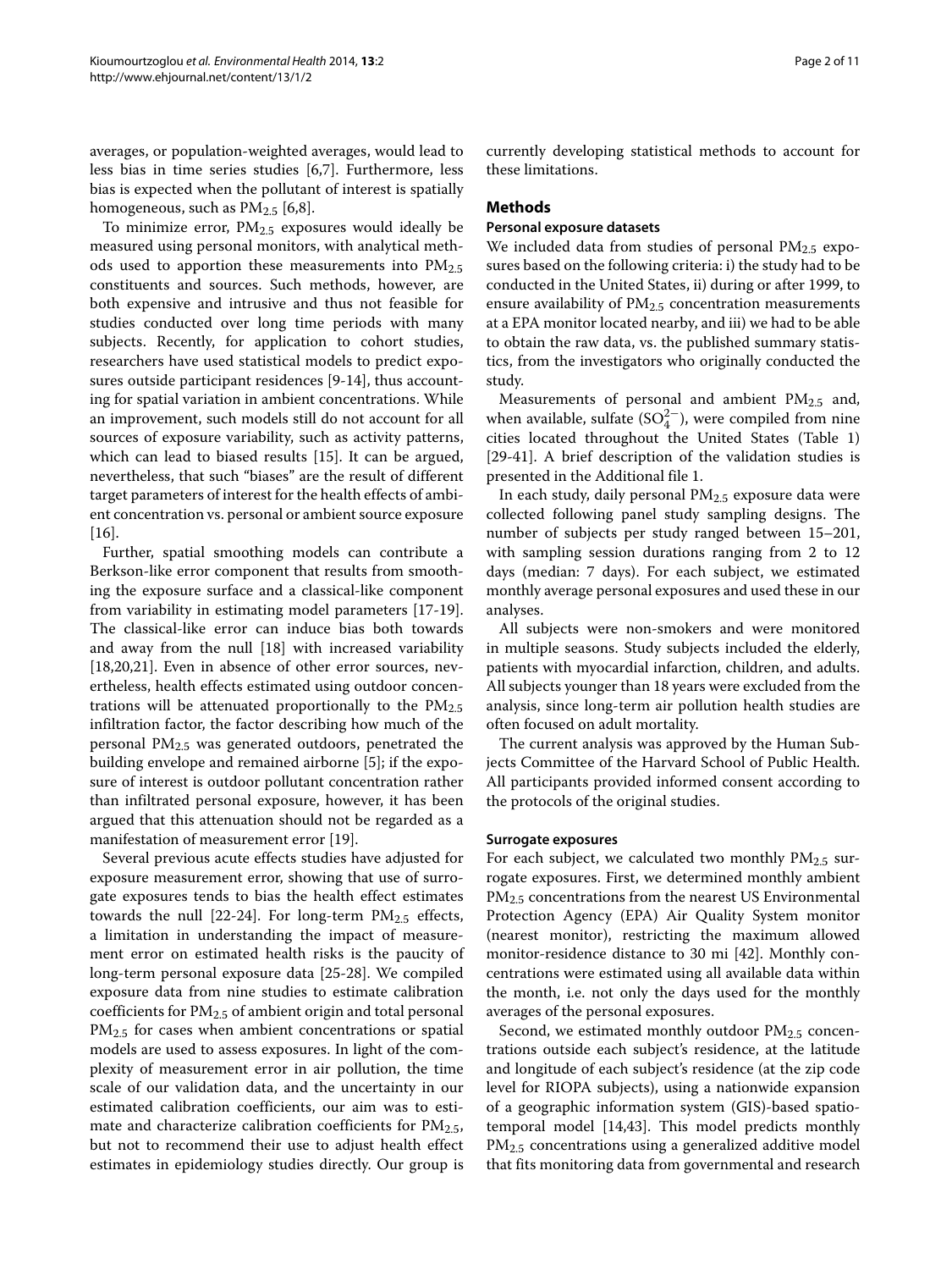| <b>Cities</b>    | Years     | # Subjects | Sample session     | Age         | References       |  |
|------------------|-----------|------------|--------------------|-------------|------------------|--|
|                  |           |            | duration           | Mean (S.D.) |                  |  |
| Atlanta, GA      | 1999-2000 | 31         | 7 days             | 65.0(13.5)  | $[36]$           |  |
| Baltimore, MD    | 1998-1999 | 35         | 12 days            | 70.8(7.7)   | [30, 33, 37, 38] |  |
| Boston, MA       | 1999-2000 | 56         | 7 or 12 days       | 62.3(14.1)  |                  |  |
| Los Angeles, CA  | 2000-2002 | 37         | 7 days             | 56.3 (13.9) | [34, 35]         |  |
| RTP, NC          | 2000-2001 | 37         | 7 days             | 64.5(7.8)   | [40, 41]         |  |
| <b>RIOPA</b>     | 1999-2001 |            | 48 hr              |             | [32, 39]         |  |
| Los Angeles, CA  |           | 73         |                    | 46.1 (18.6) |                  |  |
| Elizabeth, NJ    |           | 57         |                    | 48.2 (17.8) |                  |  |
| Houston, TX      |           | 62         |                    | 48.5 (16.6) |                  |  |
| Seattle, WA      | 2000-2001 | 89         | 10 days            | 76.7(6.5)   | $[31]$           |  |
| Steubenville, OH | 2000      | 28         | 48 hr/we for 12 we | 71.0 (10.0) | $[29]$           |  |

<span id="page-2-0"></span>**Table 1 Validation studies used in our analyses**

networks together with GIS-based covariates, including population density, distance to nearest roads, elevation, urban land use,  $PM_{2.5}$  point-source emissions and weather variables.

# **Estimation of personal exposures of ambient origin**

We assume the true exposure metric is personal exposures to  $PM_{2.5}$  of ambient origin, which reflect  $PM_{2.5}$  from sources relevant to epidemiological studies of ambient air pollution [\[26,](#page-9-31)[44,](#page-9-32)[45\]](#page-9-33). This quantity cannot be measured directly.

To estimate personal  $PM<sub>2.5</sub>$  of ambient origin, we used ambient  $SO_4^{2-}$  measurements, which were available for four cities (Atlanta, Baltimore, Boston and Steubenville). The majority of  $SO_4^{2-}$  is formed in the atmosphere through secondary reactions via either gas-phase or gas/particle phase oxidation [\[46\]](#page-10-0) and is generally associated with coal combustion and coal-fired power plant emissions [\[47,](#page-10-1)[48\]](#page-10-2). Because of negligible indoor sources and its similar spatial homogeneity as  $PM_{2.5}$ ,  $SO_4^{2-}$  can serve as a tracer for  $PM_{2.5}$  of ambient origin in locations where  $SO_4^{2-}$  comprises a large part of the PM<sub>2.5</sub> mass [\[49](#page-10-3)[,50\]](#page-10-4), with personal to ambient  $SO_4^{2-}$  ratio approximating the fraction of ambient  $PM<sub>2.5</sub>$  that infiltrates indoors and remains airborne:

$$
PMpers. of ambient origin = \frac{SO42pers.}{SO42ambient}PMambient
$$

In Seattle, for which personal  $\mathrm{SO}_4^{2-}$  data were not available, personal  $PM<sub>2.5</sub>$  of ambient origin was estimated as the weighted average of the indoor  $PM_{2.5}$  of ambient origin (estimated using the corresponding calculated home infiltration efficiency) and ambient  $PM_{2.5}$ , with the proportion of time each subject spent indoors and outdoors as weights [\[51\]](#page-10-5).

Since personal exposures to  $PM_{2.5}$  of ambient origin could only be estimated in five cities, we also assessed error using total personal  $PM<sub>2.5</sub>$  exposure. For this measure, calibration coefficients will be less accurate, since total personal  $PM<sub>2.5</sub>$  exposures also include indoor- and personally-generated PM2.5, which are independent from ambient  $PM_{2.5}$  [\[45\]](#page-9-33).

#### **Calibration coefficients**

The calibration coefficients were estimated as the fixed regression coefficients  $(\gamma_1)$  from linear mixed effects models, of monthly averaged "true" on surrogate exposures, accounting for within-city correlated observations and repeated measures within subject:

<span id="page-2-1"></span>
$$
X_{ijk} = (\gamma_0 + g_{1i} + g_{2ij}) + (\gamma_1 + g_{3i})Z_{ijk} + \gamma_2 \text{Season}_{ijk} + \varepsilon_{ijk},
$$
\n(1)

where  $X_{ijk}$  are the "true" (either personal  $PM_{2.5}$  of ambient origin or total personal  $PM_{2.5}$ ) and  $Z_{ijk}$  the surrogate exposures (either nearest ambient  $PM_{2.5}$  monitor or spatio-temporal model predictions) for  $j=1,\dots, J_i$ subjects within city  $i=1, \cdots, I$ , and  $I=5$  or 9, with  $k$ =1, $\cdots$  ,  $K_{ij}$  repeated measures,  $g_{1i} \sim \mathcal{N}(0, \sigma_{\text{city}}^2)$ ,  $g_{2ij} \sim$  $\mathcal{N}(0, \sigma_{\text{subject}}^2)$ ,  $g_{3i} \sim \mathcal{N}(0, \sigma_{\text{CF-city}}^2)$  and  $\varepsilon_{ijk} \sim \mathcal{N}(0, \sigma_{W}^2)$ .

We explored the sensitivity of our results to assumptions about the covariance structure for repeated measures within subjects. Results are reported assuming compound symmetry covariance, with results similar for autoregressive covariance structure or when allowing heteroscedasticity. We also allowed for random seasonal effects by city, but our results were materially unchanged (results not shown).

Calibration coefficients equal to 1 suggest no bias, while coefficients *<*1 suggest an attenuated effect estimate. The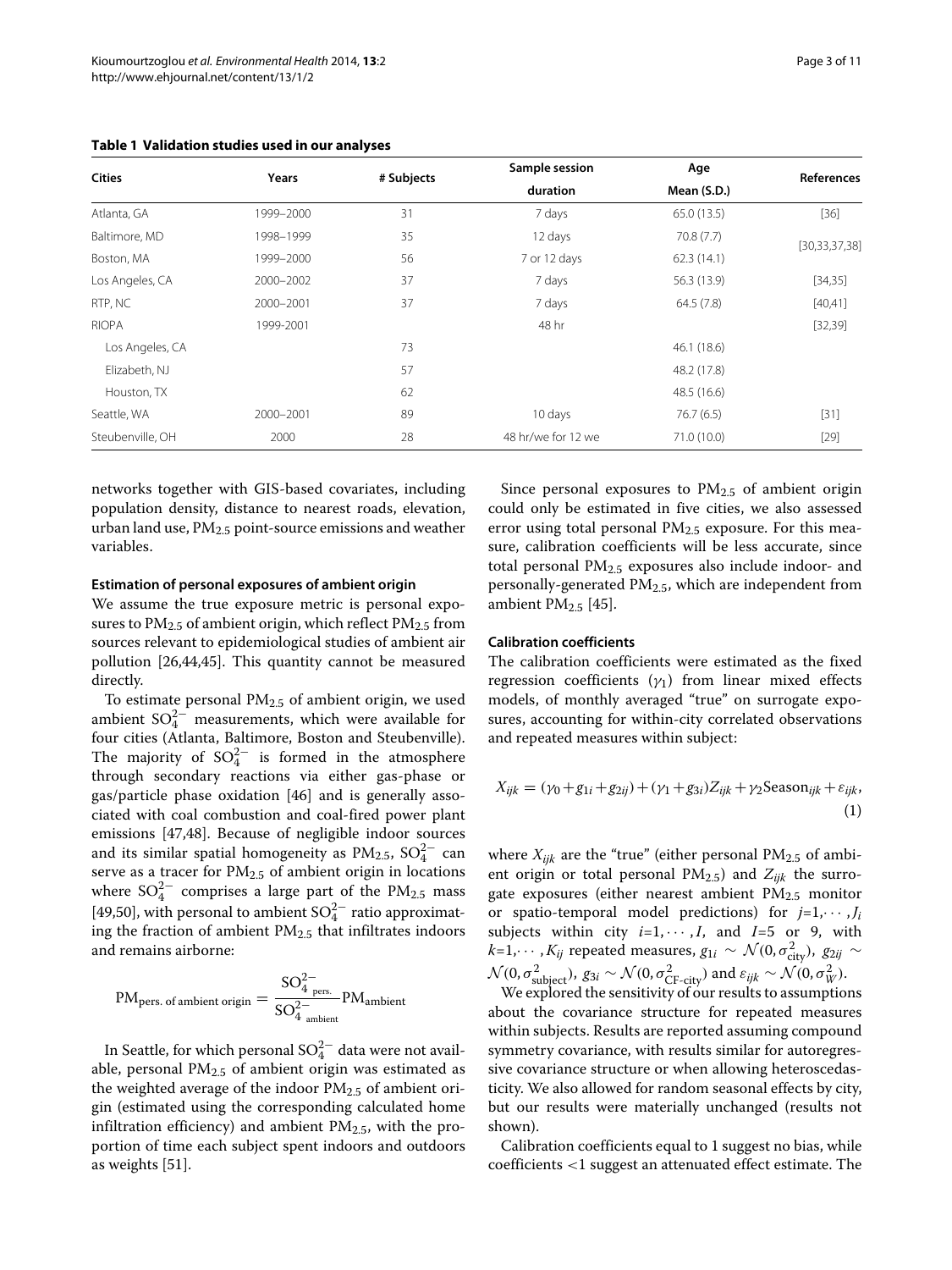$p$ -values (as  $p$ -value<sub>1</sub>) presented with the estimated calibration coefficients correspond to the hypothesis that *γ*<sub>1</sub> = 1 and were obtained using  $\frac{(\hat{y}_1 - 1)^2}{\hat{var}(\hat{y}_1)} \sim \chi_1^2$ .

Potential effect modification by season, with October– March as winter and April–September as summer, was assessed, as the association between personal exposures and ambient concentrations differs by season [\[29](#page-9-16)[,33](#page-9-22)[,37](#page-9-23)[,38\]](#page-9-24). Stratified calibration coefficients are presented when the estimated interaction term for season was significant. Statistical significance was assessed at the 0.05 level.

# **Between–city heterogeneity**

To assess potential between-city heterogeneity in the calibration coefficients, we tested the hypothesis  $H_0$ :  $\sigma_{\text{CF-city}}^2 = 0$ , comparing Model [1](#page-2-1) to Model [2,](#page-3-0) where Model [2](#page-3-0) is the same as Model [1](#page-2-1) without the random slope for cities  $(q_{3i})$ :

<span id="page-3-0"></span>
$$
X_{ijk} = (\gamma_0 + g_{1i} + g_{2ij}) + \gamma_1 Z_{ijk} + \gamma_2 \text{Season}_{ijk} + \varepsilon_{ijk} \tag{2}
$$

We used a likelihood ratio test (LRT) for this comparison, with LRT∼ 50:50 mixture of  $\chi_0^2$  and  $\chi_1^2$  and p-value = 0.5 if  $\hat{\sigma}_{\text{CF-city}}^2 = 0$  and p-value =  $0.5 \times (1 - \chi_1^2 \times$ *(*LRT*))* otherwise [\[52\]](#page-10-6).

We used step-wise selection to identify city-specific variables explaining any observed between-city heterogeneity in the calibration coefficients. In presence of significant heterogeneity, we added to Model [1](#page-2-1) candidate city-specific variables together with interaction terms between the candidate variable and the surrogate exposure (Model [3\)](#page-3-1). The candidate variables were kept in the model if the interaction term was significant.

$$
X_{ijk} = (\gamma_0 + g_{1i} + g_{2ij}) + (\gamma_1 + g_{3i})Z_{ijk} + \gamma_2 \text{Season}_{ijk}
$$
  
+  $\gamma_3 \text{CityVariables}_i + \gamma_4 Z_{ijk} \text{CityVariables}_i + \varepsilon_{ijk}$  (3)

Candidate city-specific variables were identified from previous studies showing their importance to the personal-ambient relationship, including air conditioning use, unemployment, race, public transport [\[53](#page-10-7)[-55\]](#page-10-8) and traffic [\[54\]](#page-10-9) (Additional file [1:](#page-8-3) Table S4). City-specific variables were obtained from the U.S. Census Bureau (Census 2000, [www.census.gov\)](www.census.gov), the American Housing Survey [\(www.census.gov/programs-surveys/ahs/\)](www.census.gov/programs-surveys/ahs/), the National Climatic Data Center [\(www.ncdc.noaa.gov\)](www.ncdc.noaa.gov) and the Bureau of Labor Statistics [\(www.bls.gov\)](www.bls.gov).

Leave-one-out cross-validation techniques were employed to validate the variable selection process [\[56,](#page-10-10) Chapter 7.10]. By omitting one city at a time (−*i*), we re-fit Model [3,](#page-3-1) using data from the remaining *I* − 1 cities, allowing for a different set of variables to be selected each time. We then predicted the city-specific calibration coefficient for the omitted city using the estimated model

parameters together with the selected variable(s) of the omitted city, i.e.  $\hat{\gamma}_{1i-} = \hat{\gamma}_{1(-i)} + \hat{\gamma}_{4(-i)}$ CityVariables<sub>*i*</sub>. We also estimated city-specific calibration coefficients  $(\hat{\gamma}_{1i})$ employing city-specific mixed effects models (Model [4\)](#page-3-2). Finally, we compared the predicted to the observed city-specific calibration coefficients obtained from the city-specific models.

<span id="page-3-2"></span>
$$
X_{ijk} = (\gamma_{0i} + g_{2ij}) + \gamma_{1i} Z_{ijk} + \gamma_{2i} \text{Season}_{ijk} + \varepsilon_{ijk} \tag{4}
$$

We assessed the cross-validated results by the correlation between the predicted ( $\hat{\gamma}_{1i-}$ ) and observed ( $\hat{\gamma}_{1i}$ ) cali**bration factors, the relative bias**  $\frac{\hat{\gamma}_{1i}-\hat{\gamma}_{1i}}{\hat{\gamma}_{1i}}$  and the absolute *p*ias |  $\frac{\hat{\gamma}_{1i}-\hat{\gamma}_{1i}}{\hat{\gamma}_{1i}}$ |, both averaged over all cities.

#### **Sensitivity analyses**

To assess the robustness of our results, we assessed potential effect modification by subpopulation: seniors (subjects older than 65 years old) and subjects with COPD, myocardial infarction (MI), and coronary heart disease (CHD).

Sensitivity analyses were also performed to assess the effect of imperfectly matched monthly ambient and personal exposures. We calculated calibration coefficients for monthly ambient levels estimated using only those days for which personal exposure measures were available. Since the EPA does not collect data daily at all locations, we allowed subjects to be matched to the nearest monitor with available data for that day. This sensitivity analysis could only be performed for the nearest ambient monitor concentrations, as the outdoor home model predictions were calculated at the monthly level only.

<span id="page-3-1"></span>In addition, we calculated calibration coefficients for total personal PM2.5 exposures using the identical data as used to calculate calibration coefficients for personal PM<sub>2.5</sub> of ambient origin.

All statistical analyses were conducted using SAS software (Version 9.3, SAS Institute Inc, Cary, NC).

#### **Results**

Summary statistics and ambient-personal correlations are presented in Table [2](#page-4-0) and Additional file [1:](#page-8-3) Table S2, respectively. By-city summary statistics are presented in Additional file [1:](#page-8-3) Table S1, and the relationship between exposure to  $PM<sub>2.5</sub>$  of ambient origin and ambient  $PM<sub>2.5</sub>$ concentrations is presented in Additional file [1:](#page-8-3) Figure S1. On average, total personal  $PM<sub>2.5</sub>$  was higher than both concentrations at the nearest ambient monitor and outdoor home predictions. Concentrations at the ambient monitors were strongly correlated with outdoor home model predictions (Spearman  $r_s = 0.86$ ). PM<sub>2.5</sub> of ambient origin contributed 62%, on average, to the total personal PM $2.5$ .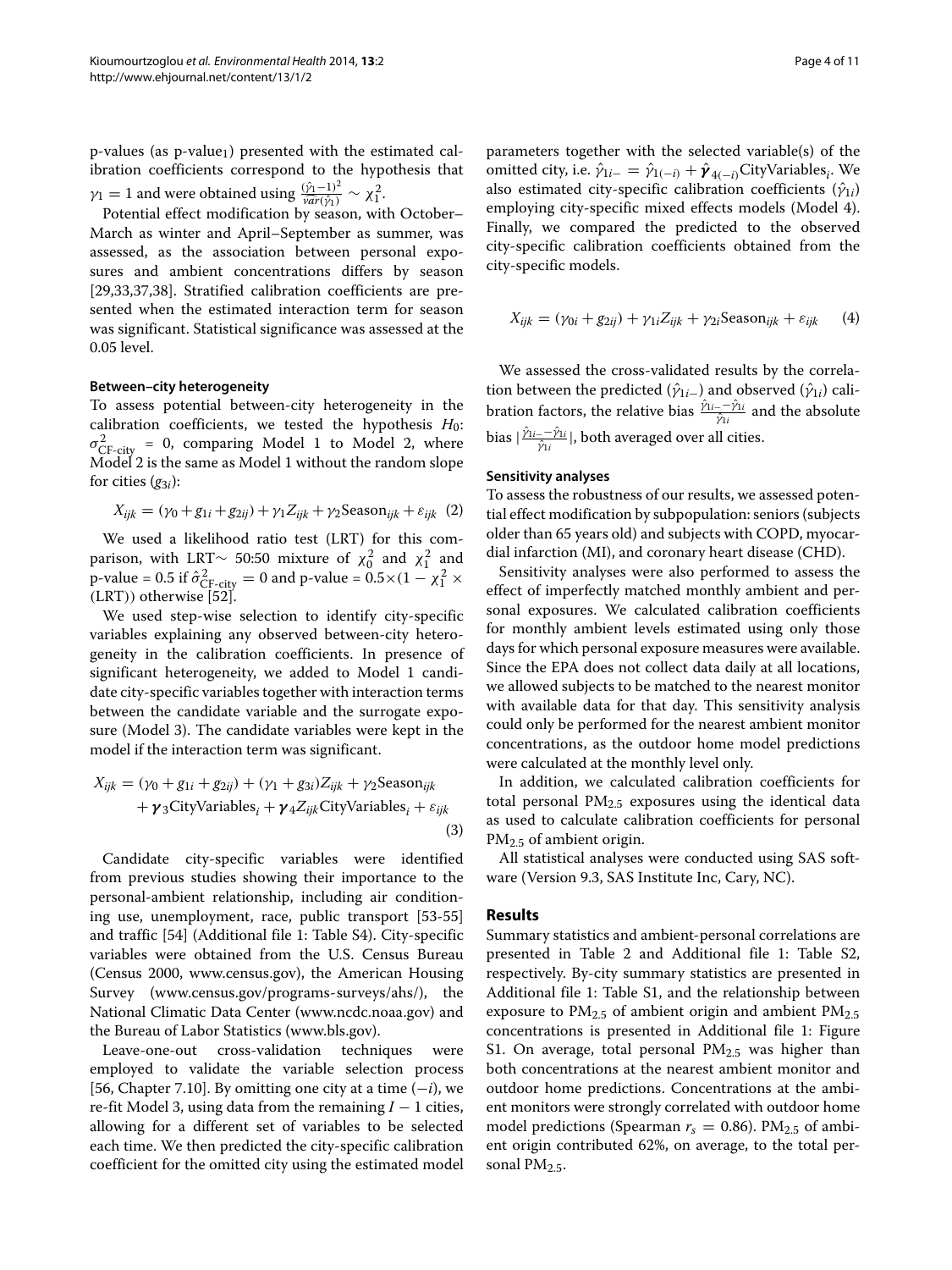<span id="page-4-0"></span>

| Table 2 Basic characteristics of exposure variables |  |
|-----------------------------------------------------|--|
|-----------------------------------------------------|--|

|                                                 | # person-months | Mean $\pm$ SD             |  |
|-------------------------------------------------|-----------------|---------------------------|--|
|                                                 | (# subjects)    | $(\mu$ g/m <sup>3</sup> ) |  |
| All Year                                        |                 |                           |  |
| Total Personal PM <sub>25</sub>                 | 919 (490)       | $24.54 \pm 18.97$         |  |
| Personal PM <sub>2.5</sub> of ambient origin    | 261(141)        | $9.71 \pm 4.32$           |  |
| Personal/Ambient $SO_4^{2-}$ ratio <sup>a</sup> | 241 (131)       | $0.64 \pm 0.25$           |  |
| Model Predicted PM <sub>25</sub>                | 1029 (502)      | $15.47 \pm 4.77$          |  |
| Monitor PM <sub>25</sub>                        | 1029 (502)      | $15.86 \pm 5.58$          |  |
| Summer                                          |                 |                           |  |
| Total Personal PM <sub>25</sub>                 | 429 (312)       | $23.92 \pm 16.92$         |  |
| Personal PM <sub>25</sub> of ambient origin     | 130 (90)        | $10.95 \pm 4.12$          |  |
| Personal/Ambient $SO_4^{2-}$ ratio <sup>a</sup> | 125 (86)        | $0.70 \pm 0.23$           |  |
| Model Predicted PM <sub>25</sub>                | 493 (327)       | $15.67 \pm 4.84$          |  |
| Monitor PM <sub>25</sub>                        | 493 (327)       | $15.69 \pm 4.79$          |  |
| Winter                                          |                 |                           |  |
| Total Personal PM <sub>25</sub>                 | 490 (353)       | 23.94 ± 19.67             |  |
| Personal PM <sub>2.5</sub> of ambient origin    | 131 (97)        | $8.73 \pm 4.27$           |  |
| Personal/Ambient $SO_4^{2-}$ ratio <sup>a</sup> | 116 (87)        | $0.59 \pm 0.24$           |  |
| Model Predicted PM <sub>25</sub>                | 536 (367)       | $15.36 \pm 4.71$          |  |
| Monitor PM <sub>2.5</sub>                       | 536 (367)       | $16.10 \pm 6.21$          |  |

<span id="page-4-1"></span>**Table 3 Season-adjusted calibration factors for personal PM2.5 of ambient origin and total personal PM2.5**

|                                                | Monitor PM <sub>2.5</sub> | Model predicted $PM_{2.5}$ |  |  |
|------------------------------------------------|---------------------------|----------------------------|--|--|
| Personal PM <sub>25</sub> of ambient<br>origin | 5 cities (141 subjects)   |                            |  |  |
| Estimate (95% CI) <sup>a</sup>                 | $0.31(0.14, 0.47)$ **     | $0.54(0.42, 0.65)$ **      |  |  |
| p-value for between-city<br>heterogeneity      | 0.0034                    | 0.1114                     |  |  |
| $R_i^b$                                        | 10.75%                    | 0.96%                      |  |  |
| Estimate (95% CI) <sup>c</sup>                 | N/A                       | $0.56(0.44, 0.68)$ **      |  |  |
| Total Personal PM <sub>2.5</sub>               | 9 cities (490 subjects)   |                            |  |  |
| Estimate (95% CI) <sup>a</sup>                 | $0.56$ (0.24, 0.88)**     | 0.81(0.49, 1.12)           |  |  |
| p-value for between-city<br>heterogeneity      | 0.0084                    | 0.1712                     |  |  |
| $R_i^b$                                        | 2.54%                     | 1.28%                      |  |  |
| Estimate (95% CI) <sup>c</sup>                 | N/A                       | $0.79(0.54, 1.04)$ **      |  |  |

 $*$ p-value<sub>1</sub> < 0.05,  $**$ p-value<sub>1</sub> < 0.01 for significant difference from 1. <sup>a</sup> Results from Model [1](#page-2-1) (including random slopes for cities,  $g_{3i}$ ).

<sup>b</sup>R<sub>I</sub>: the proportion of variance explained by the between-cities heterogeneity.  $c$ Results from Model [2,](#page-3-0) when no significant between-city heterogeneity was detected (without the random slopes for cities, *g*3*i*).

<sup>a</sup>Not estimated for Seattle, WA.

# **Calibration coefficients**

The results from the linear mixed effects model (Model [1\)](#page-2-1) for both personal  $PM<sub>2.5</sub>$  of ambient origin and total personal  $PM<sub>2.5</sub>$  are presented in Table [3.](#page-4-1)

When the nearest ambient monitor was used as the surrogate exposure, the calibration coefficient for personal  $PM_{2.5}$  of ambient origin was estimated as 0.31 ((95% CI:0.14, 0.47), p-value1 *<*0.0001), when adjusted for seasonal effects. We found no significant seasonal effect modification (p-value  $= 0.71$ ). The season-adjusted calibration coefficient was higher for outdoor home model predictions, as compared to nearest monitor  $PM_{2.5}$ , equaling 0.54 (95% CI:0.42, 0.65, p-value<sub>1</sub> < 0.0001). We found significant effect modification by season for outdoor home model predictions (p-value  $= 0.006$ ), with seasonstratified calibration coefficients higher during winter (0.60 (95% CI:0.36, 0.64)) than summer (0.50 (95% CI:0.42, 0.78)).

Total personal PM2.5 exposure calibration coefficients were higher than those for personal  $PM_{2.5}$  of ambi-ent origin (Table [3\)](#page-4-1). For total personal  $PM_{2.5}$  exposures, the season-adjusted calibration coefficient for the nearest ambient monitor was 0.56 (95% CI:0.24, 0.88,  $p$ -value<sub>1</sub> = 0.007). Effect modification by season was significant (p-value = 0.041), with higher season-stratified calibration coefficients during summer (0.78 (95% CI:0.36, 1.19)) than winter (0.48 (95% CI:0.12, 0.83)). The corresponding calibration coefficient, using outdoor home model predicted  $PM_{2.5}$  as the surrogate exposure, was higher, 0.81 (0.49, 1.12, p-value<sub>1</sub> = 0.234). There was no significant seasonal effect modification.

# **Between–city heterogeneity**

For both personal  $PM<sub>2.5</sub>$  of ambient origin and total personal  $PM<sub>2.5</sub>$  calibration coefficients, we found no statistically significant evidence of heterogeneity across cities for outdoor home model predictions (p-values = 0.11 and 0.17, respectively) and therefore results from Model [2,](#page-3-0) instead of Model [1,](#page-2-1) can be used. For personal  $PM<sub>2.5</sub>$  of ambient origin and total personal  $PM<sub>2.5</sub>$ , calibration coefficients equaled 0.56 (0.44, 0.68) and 0.79 (0.54, 1.04), respectively. Since no between-city heterogeneity was detected, no further adjustment to these calibration coefficients was done.

Significant between-city heterogeneity (p-value = 0.003) was detected in the calibration coefficients for personal PM<sub>2.5</sub> of ambient origin, when the nearest monitor was used as the surrogate exposure, with estimated cityspecific calibration coefficients ranging between 0.0-0.71 (Figure [1\(](#page-5-0)a)). The observed between-city heterogeneity was explained by two variables: the city's average number of residents in a housing unit and the city's 30-year average of annual heating degree days, an indicator of the typical number of heating days in a year (p-value = 0.50 for the test for residual heterogeneity). Cross-validation showed,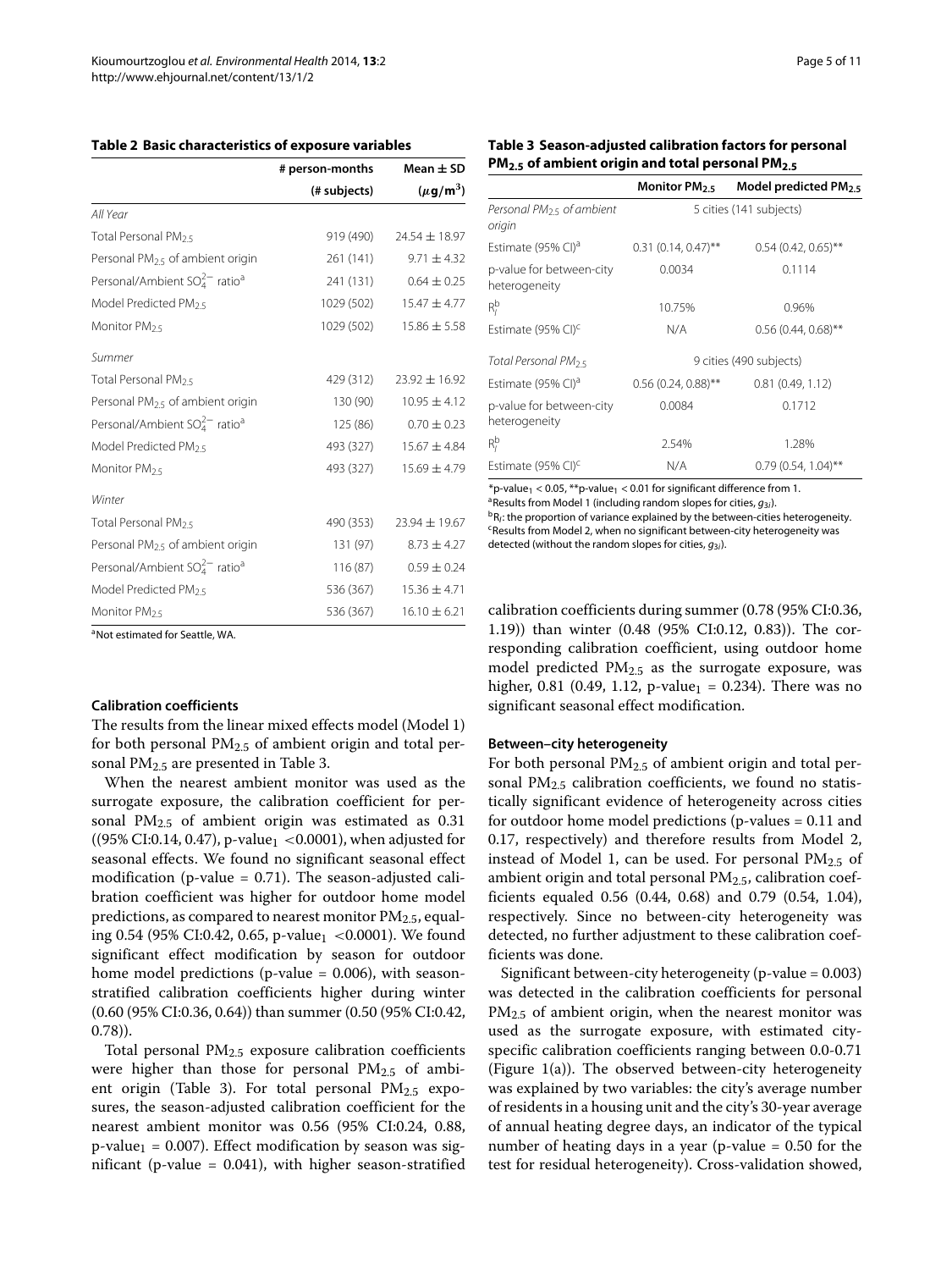

<span id="page-5-0"></span>however, that these variables were not robust predictors of the between-city variation in the calibration coefficient (Additional file [1:](#page-8-3) Figure S2).

Significant between-city heterogeneity in the calibration coefficient was also detected for total personal  $PM_{2.5}$  when the nearest monitor was used as the surrogate measure (p-value = 0.008). Using Model [4,](#page-3-2) estimated city-specific coefficients ranged between 0.0-1.78 (Figure [1\(](#page-5-0)b)). Step-wise selection found that some of the observed between-city heterogeneity was explained by the average number of vehicles per housing unit in each city (p-value = 0.221 for the test for residual heterogeneity). The effect of the city average vehicles per housing unit on the relationship between total personal  $PM_{2.5}$ and nearest ambient monitor  $PM<sub>2.5</sub>$  concentrations was -2.53 (SE: 0.82), implying that as the average number of vehicles per housing unit increases, the calibration coefficient decreases for cities with larger numbers of vehicles per housing unit. For instance, if the average number of vehicles per housing unit in a city increased by 0.1, then the calibration coefficient for that city would decrease by 0.25. The selection of this variable was confirmed in the cross-validation, as it was consistently selected when cities were omitted one by one (Additional file [1:](#page-8-3) Figure S2). The correlation between the predicted calibration coefficients from each city and the observed by-city coefficients was  $0.62$  (p-value = 0.05), the mean percent relative bias was estimated -0.76% and the mean percent absolute bias 149%.

# **Sensitivity analyses**

Results from our sensitivity analyses are presented in the Additional file [1.](#page-8-3) Briefly, we observed no significant effect modification by subpopulation. We found significant effect modification by age, with subjects younger than 65 years of age having lower calibration coefficients than their older counterparts (Additional file [1:](#page-8-3) Table S3).

Further, we found that estimated calibration coefficients were similar irrespective of the method used to calculate monthly ambient concentrations at the nearest monitor. When all days within the month were used in the calculation, the calibration coefficient for personal  $PM<sub>2.5</sub>$ of ambient origin was 0.31 (95% CI:0.14, 0.47), vs. 0.35 (95% CI:0.26, 0.43) when monthly ambient concentrations were calculated using only those days with personal monitoring.

# **Discussion**

We estimated calibration coefficients for studies of the association of long-term  $PM_{2.5}$  health effects with ambient air pollution exposures, considering both estimated personal exposures to  $PM_{2.5}$  of ambient origin as the exposure metric and personal exposures to total  $PM_{2.5}$ as a second, albeit imperfect, exposure metric. Our goal was to assess and quantify error resulting from use of surrogate exposures and characterize the impact of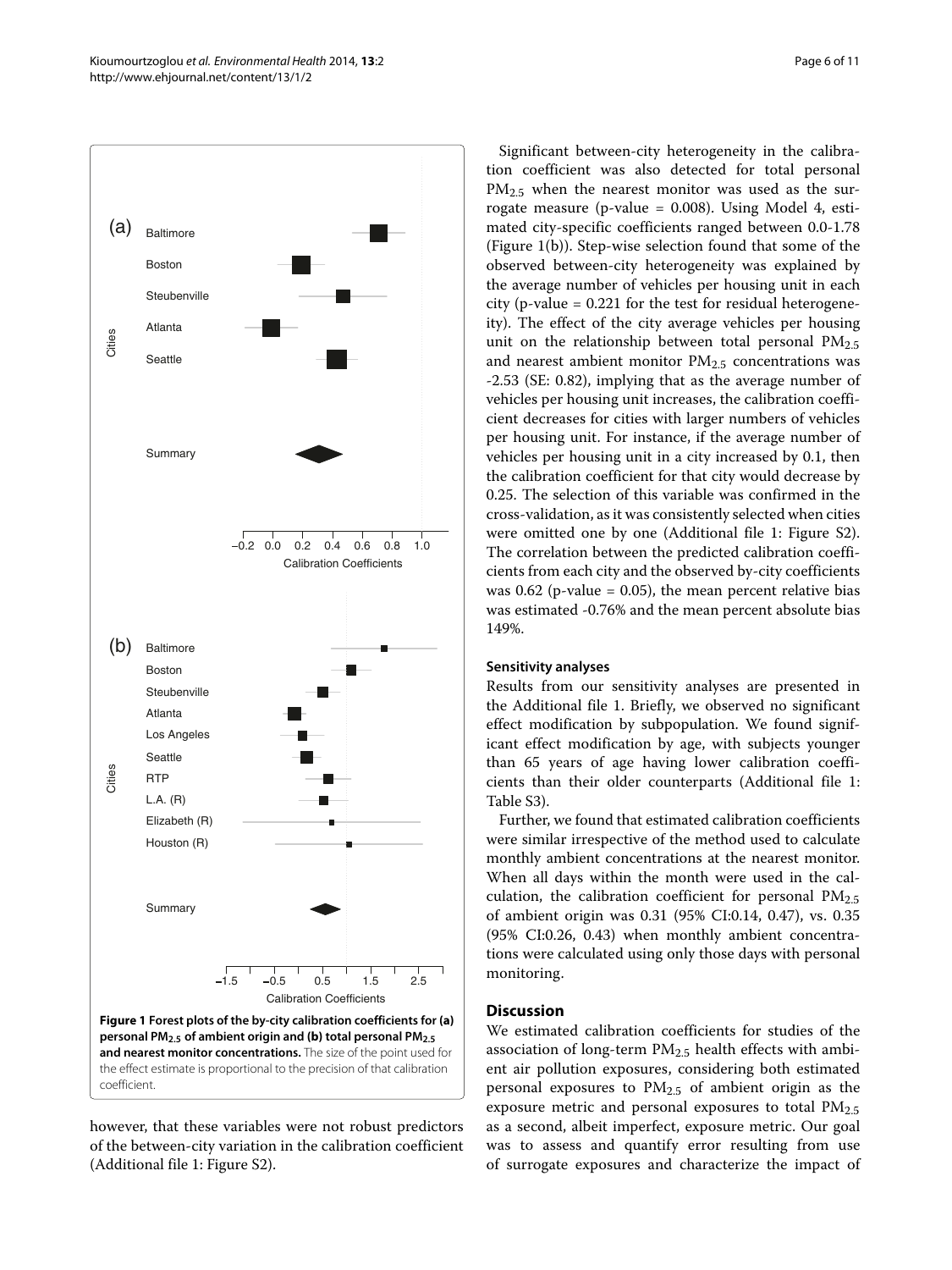different surrogate exposures on error. As discussed in the introduction, nevertheless, the estimated error could be from a variety of sources, and it has been argued that not all of these are properly characterized as measurement error [\[19\]](#page-9-8).

Using estimated monthly personal PM2.5 of ambient origin from five cities as the true exposure measure, we estimated a calibration coefficient of 0.54 (95% CI:0.42, 0.65) when outdoor home model predictions were used as the surrogate exposure, with no city-specific heterogeneity. This calibration coefficient suggests that when the parameter of interest is the health effect of ambient source pollution, the observed effect could be half the true estimate when outdoor home model predictions are used as the exposure metric in a linear health model, in absence of other potential bias sources. The lack of observed between-city variability likely reflects the use of the spatio-temporal model, which incorporates variables that may explain much of the between-city variability, such as population density, urban land use and distance to nearest road.

The estimated calibration coefficient for nearest ambient monitor concentrations as the exposure metric was lower (0.31 (95% CI:0.14, 0.47) compared to 0.54 (95% CI:0.42, 0.65) for outdoor model concentrations), reflecting the fact that nearest monitor concentrations do not account for as much spatial variability in ambient concentrations as the outdoor home model predictions. We also detected statistically significant between-city heterogeneity. Factors explaining between-city variability in the calibration coefficient, nevertheless, could not be reliably identified. This inability to explain the city-specific heterogeneity likely reflects the small number of cities included in our analysis.

When total  $PM<sub>2.5</sub>$  was used as the true exposure measure, calibration coefficients of 0.56 (95% CI:0.24, 0.88) and 0.81 (95% CI:0.49, 1.12) were found for nearest ambient monitor  $PM_{2.5}$  and outdoor home model predictions, respectively. These results are consistent with those reported in Setton et al. (2011) [\[15\]](#page-9-5), who reported an attenuation ranging between 0.70 to 0.84 for scenarios when mobility was not considered and only  $PM_{2.5}$  predictions at the subjects' residences were included in the health model. As noted above, however, these calibration coefficients were calculated using total personal  $PM_{2.5}$ , an imperfect measure of true exposure to ambient-generated pollutants.

As was the case with personal  $PM<sub>2.5</sub>$  of ambient origin, we detected significant between-city heterogeneity in total PM2.5 calibration coefficients only when nearest monitor concentrations were used as the surrogate exposure. For nearest monitor  $PM_{2.5}$ , between-city heterogeneity was explained with the city average number of vehicles per housing unit. Results showed that error increases with vehicles per housing unit. A possible explanation for this association is provided by the strong negative correlation between the number of average vehicles per housing unit and population density  $(r = -0.86)$ and the strong positive correlation with the percentage of the detached homes in a study area  $(r = 0.88)$  as shown in Additional file [1:](#page-8-3) Figure S3. These correlations suggest that in less dense cities, residents need to travel longer distances, possibly increasing the impact of pollutant spatial variability. These results are also in agreement with Setton et al. (2011) [\[15\]](#page-9-5), who found increasing bias with increasing distance spent away from home. Selection of number of vehicles per housing unit to explain between-city heterogeneity could also reflect varying  $PM<sub>2.5</sub>$  composition, with local sources, such as traffic, likely comprising a larger portion of  $PM_{2.5}$  mass in cities with more vehicles per housing unit, than regional sources.  $PM<sub>2.5</sub>$  of local sources is more spatially heterogeneous and more error is, therefore, expected when it comprises a large fraction of the total ambient  $PM_{2.5}$ . The fact, however, that our estimated city-specific calibration coefficients ranged between 0.0-1.9 complicates our interpretation of the overall estimate of 0.56 (95% CI:0.24, 0.88) and of the observed association with housing and transportation characteristics, suggesting that one average calibration coefficient may not adequately describe error from use of ambient monitor measurements across the United States.

Environmental tobacco smoke (ETS) may also contribute, at least partially, to the observed between-city heterogeneity. In all studies in our analyses, subjects were selected as non-smokers, living in non-smoking homes. Although this inclusion criterion would minimize potential exposure to ETS, it is possible that participants living in cities with more ETS would also have higher personal  $PM<sub>2.5</sub>$  exposures, thereby potentially contributing to between-city heterogeneity in the calibration coefficients. We, however, were not able incorporate ETS exposures in our analysis, as some studies did not report ETS exposure information.

Our findings are consistent with two studies by Avery et al. (2010) [\[57\]](#page-10-11), who found a median correlation coefficient of 0.54 between total personal  $PM_{2.5}$  exposures and concentrations at a centrally located monitor, and strong between-city heterogeneity (p-value*<*0.0001). Although their reported median correlation coefficient between total personal  $PM_{2.5}$  exposures and outdoor home concentrations was similar, between-city heterogeneity in this association was lower (p-value  $= 0.05$ ). The weaker evidence of heterogeneity for outdoor home PM2.5 concentrations is consistent with our suggestion that between-city heterogeneity in calibration coefficients is explained by variables included in outdoor home model predictions; this is one explanation for why we found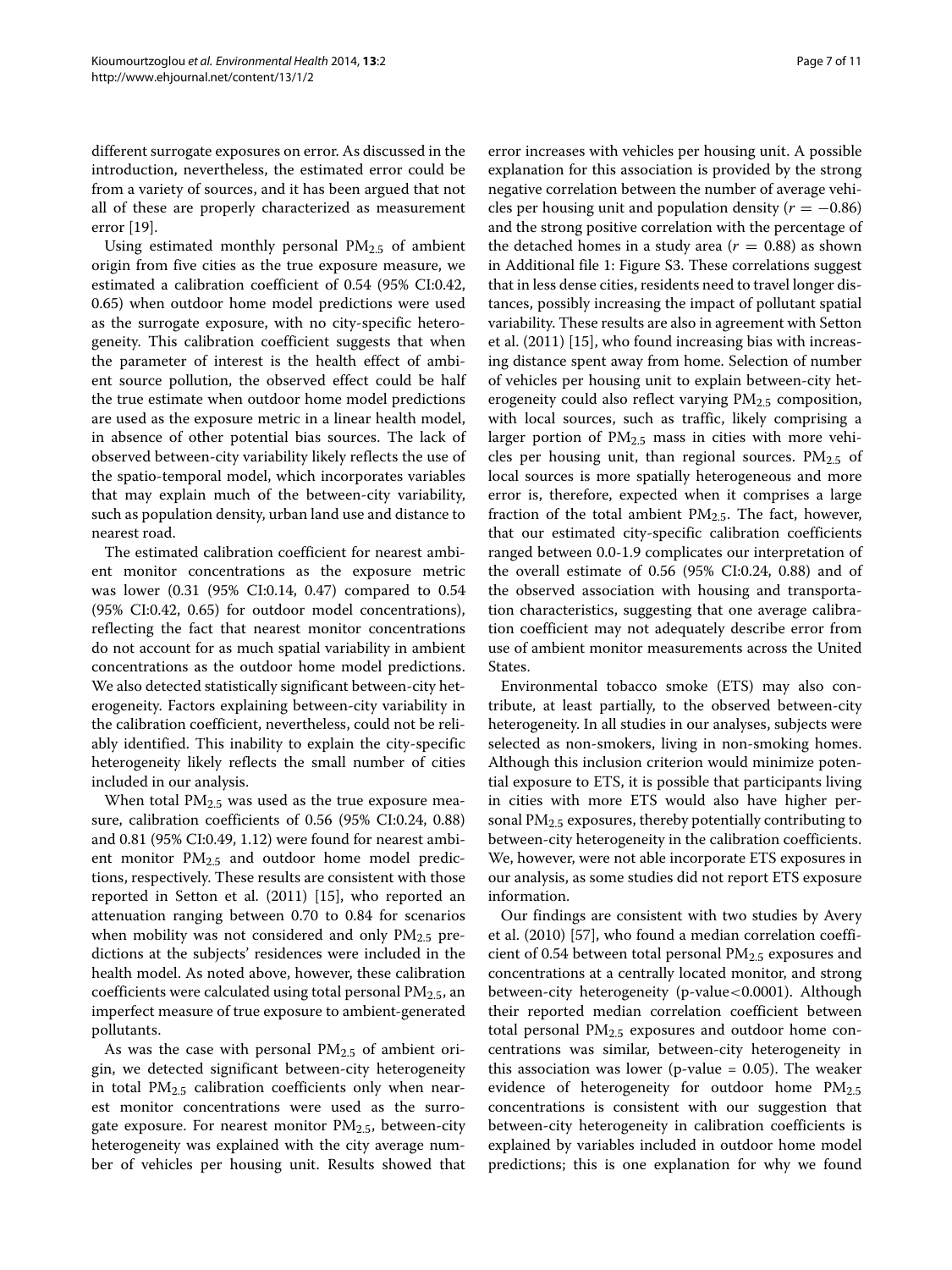heterogeneity only for nearest monitor but not outdoor home exposures.

Our study is limited by several factors. First, the data available to validate the exposure metrics of interest were limited to a small number of cities and participants, especially for personal  $PM<sub>2.5</sub>$  of ambient origin. Also, only a small number of days in a month were available in some cities to estimate monthly averages. These small numbers contributed to uncertainty in our data and estimates, and potentially prohibited detection of any potential betweencity heterogeneity for outdoor home predictions and the identification of factors explaining observed between-city heterogeneity in calibration coefficients when the nearest monitor  $PM_{2.5}$  concentrations were the exposure surrogate. Further, the cities included in our analyses may not be representative of all US cities, and thus our estimated calibration coefficients might not be generalizable to other cities. Moreover, the association between personal exposures and ambient concentrations might vary over years. Since our studies were conducted over a one to two year time span (Table [1\)](#page-2-0), we were not able to assess the contribution of longer term personal-ambient trends to total error.

In addition, personal  $PM<sub>2.5</sub>$  of ambient origin was estimated rather than measured. As a result, estimated exposures did not take into account the uncertainty related to their prediction when estimating the calibration coefficients. Moreover, given data availability, we were not able to estimate the contribution of instrumental to total error. Both personal and ambient measurements are prone to instrumental error, presence of which is likely to introduce classical error [\[5\]](#page-8-2). In our setting, however, personal exposures are the outcome variable in the regression and therefore random error in these exposures is not expected to introduce error in the estimated calibration coefficients. Furthermore, personal exposures are on average measured with high precision and accuracy [\[29,](#page-9-16)[30\]](#page-9-21).

To estimate personal  $PM<sub>2.5</sub>$  of ambient origin we used the  $SO_4^{2-}$  tracer method. In cities where  $SO_4^{2-}$  comprises a large fraction of the total ambient PM<sub>2.5</sub> mass, as in the northeastern US [\[58\]](#page-10-12), the  $SO_4^{2-}$  tracer method has been shown to perform well [\[49\]](#page-10-3). In places, however, where ambient PM2.5 mass is strongly influenced by local sources, such as traffic, ambient  $SO_4^{2-}$  would not act as good tracer, given that the spatial and size distributions of  $SO_4^{2-}$  may differ from those of PM<sub>2.5</sub>. Since PM<sub>2.5</sub> from local sources is more spatially heterogeneous, larger spatial misalignment would be expected in these cities and, hence, more measurement error. For these cities, we would expect the calibration coefficients for personal PM2.5 of ambient origin, which was estimated using the  $SO_4^{2-}$  ratio, to be overestimated and the error to be underestimated, a factor likely contributing to the observed between-city heterogeneity. In our study, we

only had  $SO_4^{2-}$  data in four cities, three of which are in the northeastern US (Baltimore, Boston and Steubenville). The fourth city was Atlanta, which has been shown, on average, to have lower  $\mathrm{SO}_4^{2-}$  concentrations [\[58\]](#page-10-12). Even there, however, secondary sulfate was found to comprise 38% of the total  $PM_{2.5}$  mass [\[59\]](#page-10-13) and in our data, the ratio of ambient  $\text{SO}_4^{2-}$  over  $\text{PM}_{2.5}$  in Atlanta was, on average, similar to the ratios in the three northeastern cities (Additional file [1:](#page-8-3) Table S1).

In addition, we estimated the outdoor home predictions using a specific spatio-temporal model. This model has been validated and shown to perform very well [\[14,](#page-9-4)[43\]](#page-9-19). We would therefore expect that our findings for outdoor home predictions could be extended to similarly performing spatio-temporal models and could be qualitatively used for predicted concentrations obtained from other spatio-temporal models.

Moreover, we were not able to disentangle how specific error types would impact the health effect estimates obtained using either of the surrogate exposures. We did not assume models addressing specific error structures and our approach assesses overall error from use of surrogate exposures, combining the multiple error types that are likely present [\[5,](#page-8-2)[18\]](#page-9-9).

Furthermore, our study is not able to determine how much of the estimated calibration coefficient reflects infiltration of particles from outdoor to indoor environments, as compared to other sources of the difference between personal exposure and outdoor concentration metrics [\[5](#page-8-2)[,19\]](#page-9-8). Infiltration, however, does not appear to explain all of the observed error found in our analysis, since the average estimated calibration coefficients for personal  $PM_{2.5}$ of ambient origin were *<*0.64 (the approximated penetration efficiency using the  $SO_4^{2-}$  ratio), consistent with additional contributing error sources.

Additionally, personal exposures were measured for each participant for periods less than one month. We would expect this temporal mismatch to introduce both Berkson, through the errors in the true exposures that were randomly selected within a month, and classical, through the errors in the temporal misalignment of the surrogate exposures, error components. Through sensitivity analyses, comparing  $PM<sub>2.5</sub>$  concentrations measured at the nearest monitor using all data within a month with that measured on days when personal data were also available, we showed the point estimates to be very similar, but the confidence intervals for the calibration coefficients estimated using the temporally mismatched data were wider. Since outdoor home model predictions were only available at the monthly level, we were unable to quantitatively assess the effect of this temporal mismatch on the estimation of the calibration coefficients. Monthly concentrations at the nearest ambient monitor, however, were very strongly correlated with outdoor home model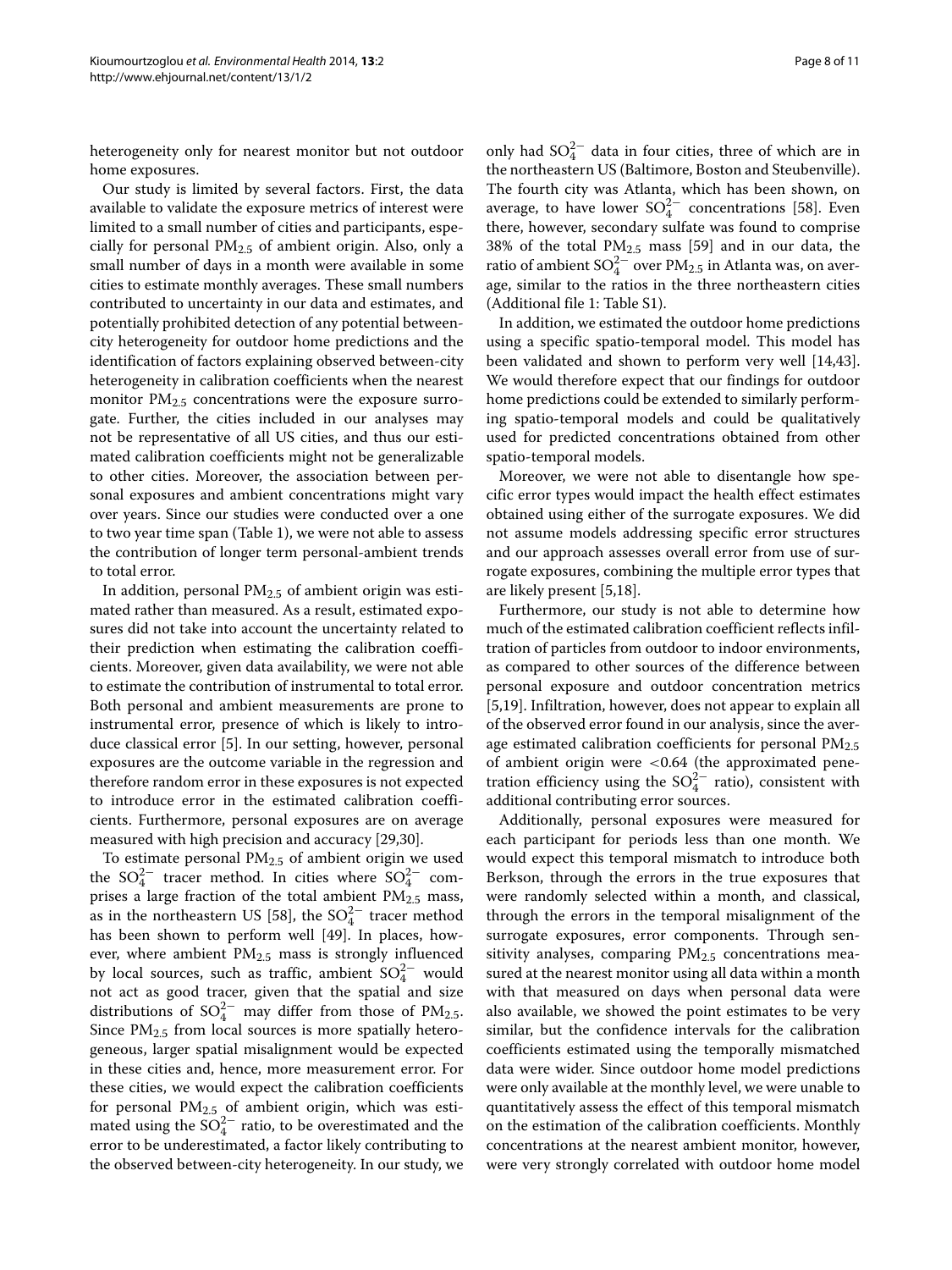predictions ( $r = 0.86$ ). In any event, randomly temporally mismatched data relating personal exposures to outdoor home predictions may also lead to increased uncertainty, but likely no bias, in the calibration coefficients.

Finally, our goal was to assess exposure measurement error in long-term  $PM<sub>2.5</sub>$  exposures. As described earlier, personal exposure studies are infeasible for long periods and, given current data availability, we were only able to conduct our analyses using monthly averages. Many long-term PM<sub>2.5</sub> studies use exposure metrics based on functions of monthly averages (e.g. 12-month moving average [\[11\]](#page-9-34) or cumulatively-updated monthly average [\[60\]](#page-10-14)), and we therefore believe that our findings provide useful information in the interpretation of chronic health effect estimates.

We compiled data from 9 cities across the United States for our analyses and calculated calibration coefficients that may be informative for interpreting risk estimates in nationwide studies of long-term  $PM<sub>2.5</sub>$  health effects. For instance, differential measurement error could be partially responsible for the higher effects reported by Puett et al. (2009) [\[11\]](#page-9-34), who used  $PM<sub>2.5</sub>$  predictions outside the participant's homes, as compared to the effects found by Krewski et al. (2005) [\[61\]](#page-10-15), who used metropolitan area means of PM<sub>2.5</sub> concentrations at ambient monitors.

To our knowledge, this is the first study to assess error due to two different, widely used, surrogate exposures, using personal exposure data from multiple US cities. Further, we identified variables explaining the heterogeneity in the calibration coefficients across cities, with the variances of the reported calibration coefficients potentially reflecting this heterogeneity.

At this time, we do not recommend using the calibration coefficients reported here to directly adjust health effect estimates in epidemiology studies. Given the observed between-city heterogeneity, the complex, time-varying nature of the exposures and the lack of information on individual characteristics, which would be included as confounders in health models, standard error correction methods such as ordinary regression calibration could still yield biased estimates [\[62,](#page-10-16)[63\]](#page-10-17). Our group is currently developing methods to account for the above limitations in order to correctly adjust health effect estimates obtained using surrogate exposures. Furthermore, future research on  $PM_{2.5}$ -related measurement error should characterize measurement error for regional and local  $PM_{2.5}$  by focusing on  $PM_{2.5}$  composition, which changes both over space and time, suggesting that calibration coefficients will also change over space and time [\[6,](#page-9-0)[8,](#page-9-2)[48\]](#page-10-2).

# **Conclusions**

With our study we were able to assess the ability of two widely used surrogate exposures to reflect personal exposures: ambient concentrations measured at centrally

located monitors, as well as outdoor home predictions. Our estimated calibration coefficients are consistent with previously reported chronic health risks using nearest monitor exposures being under-estimated when ambient concentrations were the exposure of interest. For outdoor home predictions, our results suggest less error.

# **Additional file**

#### <span id="page-8-3"></span>**[Additional file 1:](http://www.biomedcentral.com/content/supplementary/1476-069X-13-2-S1.pdf) Supplemental material.**

#### **Abbreviations**

CHD: Coronary heart disease; COPD: Chronic obstructive pulmonary disease; EPA: Environmental protection agency; MI: Myocardial infarction; PM<sub>2.5</sub>: Fine particulate matter; SO<sup>2</sup><sup>−</sup>: Sulfate.

#### **Competing interests**

The authors declare that they have no competing interests.

#### **Authors' contributions**

MAK was responsible for design, conduct, analysis, interpretation of findings and writing the manuscript; DS for conception and design; AAS for interpretation of findings and manuscript review; LS and JDK for compilation of data and interpretation; JDY for providing the spatio-temporal model predictions and manuscript review; RW for compilation of data and manuscript review; FL for interpretation; BH for analysis; and HHS for conception, design, compilation of data and drafting the manuscript. All authors read and approved the final manuscript.

#### **Acknowledgements**

This article was developed under STAR Fellowship Assistance Agreement (FP-9172890-01) from the US EPA. The views expressed here are those of the authors and do not necessarily reflect the views and policies of the US EPA. This manuscript has been subjected to U.S. EPA review and approved for publication. Additionally, this work was funded by NIH (ES 09411) and NIEHS (T32 ES 007069 and R01 ES017017).

#### **Author details**

<sup>1</sup> Department of Environmental Health, Harvard School of Public Health, Boston, Massachusetts, USA. 2Department of Epidemiology, Harvard School of Public Health, Boston, Massachusetts, USA.<sup>3</sup> Department of Biostatistics, Harvard School of Public Health, Boston, Massachusetts, USA. <sup>4</sup>Department of Biostatistics, University of Washington, Seattle, Washington, USA. <sup>5</sup> Department of Environmental and Occupational Health Sciences, University of Washington, Seattle, Washington, USA. <sup>6</sup>Department of Public Health Sciences, Pennsylvania State University College of Medicine, Hershey, Pennsylvania. <sup>7</sup>U.S. Environmental Protection Agency, Research Triangle Park, North Carolina, USA. <sup>8</sup>Department of Health Sciences, Northeastern University, Boston, Massachusetts, USA.

#### Received: 25 August 2013 Accepted: 6 January 2014 Published: 13 January 2014

#### **References**

- <span id="page-8-0"></span>Armstrong BA: **The effects of measurement errors on relative risk regressions.** Am J Epidemiol 1990, **132**(6):1176–1184.
- 2. Armstrong BA: **Exposure measurement error: consequences and design issues.** In Exposure assessment in occupational and environmental epidemiology. New York, NY: Oxford University Press; 2004.
- <span id="page-8-1"></span>3. Bateson TF, Coull BA, Hubbell B, Ito K, Jerrett M, Lumley T, et al: **Panel discussion review: session three – issues involved in interpretation of epidemiologic analyses – statistical modeling.** J Expo Sci Environ Epidemiol 2007, **17:**S90–S96.
- 4. Thomas D, Stram D, Dwyer J: **Exposure measurement error: Influence on exposure-disease relationships and methods of correction.** Annu Rev Publ Health 1993, **14:**69–93.
- <span id="page-8-2"></span>5. Zeger SL, Thomas D, Dominici F, Samet JM, Schwartz J, Dockery D, et al: **Exposure measurement error in time-series studies of air pollution:**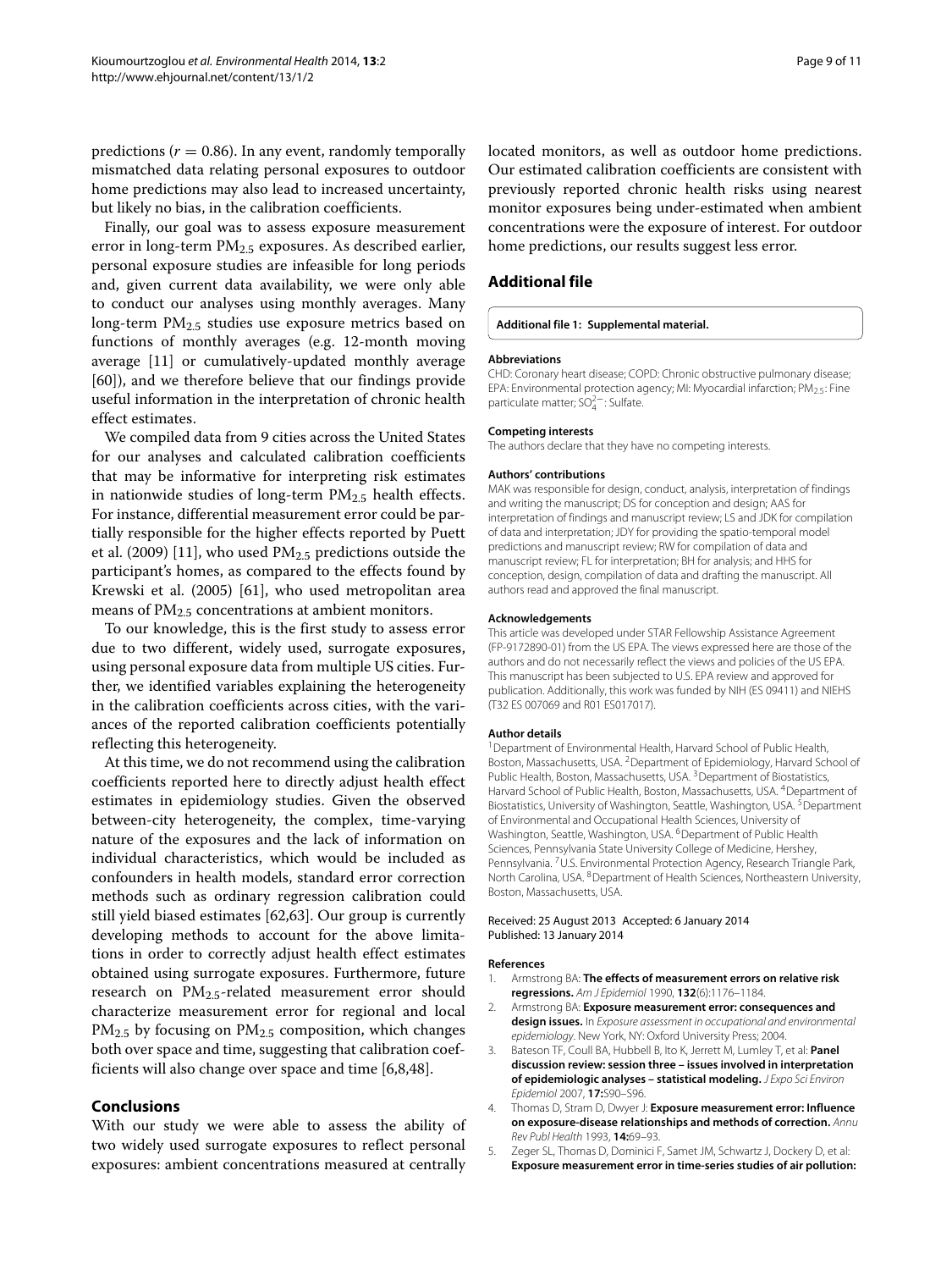**concepts and consequences.** Environ Health Perspect 2000, **108**(5):419–426.

- <span id="page-9-0"></span>6. Goldman G, Mulholland J, Russell A, Gass K, Strickland M, Tolbert P: **Characterization of ambient air pollution measurement error in a time-series health study using a Geostatistical simulation approach.** Atmos Environ 2012, **57:**101–108.
- <span id="page-9-1"></span>7. Lee MS, Magari S, Christiani DC: **Cardiac autonomic dysfunction from occupational exposure to polycyclic aromatic hydrocarbons.** Occup Environ Med 2011, **68**(7):474–478.
- <span id="page-9-2"></span>8. Sarnat S, Klein M, Sarnat J, Flanders W, Waller L, Mulholland J, Russell A, Tolbert P: **An examination of exposure measurement error from air pollutant spatial variability in time-series studies.** *J Expo Sci Environ* Epidemiol 2010, **20**(2):135–146.
- <span id="page-9-3"></span>9. Hoek G, Brunekreef B, Goldbohm S, Fischer P, van den Brandt PA: **Association between mortality and indicators of traffic-related air pollution in the Netherlands: a cohort study.** The Lancet 2002, **360**(9341):1203–1209.
- 10. Jerrett M, Burnett RT, Ma R, Pope C, Krewski D, Newbold KB, Thurston G, Shi Y, Finkelstein N, Calle EE, Thun MJ: **Spatial analysis of air pollution and mortality in Los Angeles.** Epidemiol 2005, **16**(6):727–36.
- <span id="page-9-34"></span>11. Puett RC, Hart JE, Yanosky JD, Paciorek CJ, Schwartz J, Suh H, Speizer FE, Laden F: **Chronic fine and coarse particulate exposure, mortality and coronary heart disease in the Nurses' Health Study.** Environ Health Perspect 2009, **117**(11):1697–1701.
- 12. Szpiro A, Sampson P, Sheppard L, Lumley T, Adar S, Kaufman J: **Predicting intra-urban variation in air pollution concentrations with complex spatio-temporal dependencies.** Environmetrics 2010, **21:** 606–631.
- 13. Sampson P, Szpiro A, Sheppard L, Lindstrom J, Kaufman J: **Pragmatic estimation of a spatio-temporal air quality model with irregular monitoring data.** Atmos Environ 2011, **45**(36):6593–6606.
- <span id="page-9-4"></span>14. Yanosky JD, Paciorek CJ, Suh HH: **Predicting chronic fine and coarse particulate exposures using spatiotemporal models for the Northeastern and Midwestern United States.** Environ Health Perspect 2009, **117**(4):522–529.
- <span id="page-9-5"></span>15. Setton E, Marshall JD, Brauer M, Lundquist KR, Hystad P, Keller P, Cloutier-Fisher D: **The impact of daily mobility on exposure to traffic-related air pollution and health effect estimates.** J Expo Sci Environ Epidemiol 2011, **21:**42–48.
- <span id="page-9-6"></span>16. Sheppard L: **Acute air pollution effects: consequences of exposure distribution and measurements.** J Toxicol Environ Health A 2005, **68:**1127–1135.
- <span id="page-9-7"></span>17. Gryparis A, Paciorek CJ, Zeka A, Schwartz J, Coull BA: **Measurement error caused by spatial misalignment in environmental epidemiology.** Biostatistics 2009, **10:**258–274.
- <span id="page-9-9"></span>18. Szpiro AA, Sheppard L, Lumley T: **Efficient measurement error correction with spatially misaligned data.** Biostatistics 2011, **12**(4):610–623.
- <span id="page-9-8"></span>19. Sheppard L, Burnett RT, Szpiro A, Kim S, Jerrett M, Pope CAr, Brunekreef B: **Confounding and exposure measurement error in air pollution epidemiology.** Air Qual Atmos Health 2012, **5**(2):203–216.
- <span id="page-9-10"></span>20. Kim SY, Sheppard L, Kim H: **Health effects of long-term air pollution: influence of exposure prediction methods.** Epidemiol 2009, **20**(3):442–450.
- <span id="page-9-11"></span>21. Szpiro AA, Paciorek CJ, Sheppard L: **Does more accurate exposure prediction necessarily improve health effect estimates?** Epidemiol 2011, **22**(5):680–685.
- <span id="page-9-12"></span>22. Dominici F, Zeger SL, Samet JM: **A measurement error model for time-series studies of air pollution and mortality.** Biostatistics 2000, **1**(2):157–175.
- 23. Strand M, Vedal S, Rhodes C, Dutton SJ, Gelfand EW, Rabinovitch N: **Estimating effects of ambient PM2.5 exposure on health using PM2.5 component measurements and regression calibration.** J Expo Sci Environ Epidemiol 2006, **16:**30–38.
- <span id="page-9-13"></span>24. Van Roosbroeck S, Li R, Hoek G, Lebret E, Brunekreef B, Spiegelman D: **Traffic-related outdoor air pollution and respiratory symptoms in children; the impact of adjustment for exposure measurement error.** Epidemiol 2008, **19**(3):409–416.
- <span id="page-9-14"></span>25. Eftim S, Dominici F: **Multisite time-series studies versus cohort studies: methods, findings and policy implications.** J Toxicol Environ Health A 2005, **68:**1191–1205.
- <span id="page-9-31"></span>26. Sheppard L, Slaughter JC, Schildcrout J, Liu LJ, Lumley T: **Exposure and measurement contributions to estimates of acute air pollution effects.** J Expo Anal Environ Epidemiol 2005, **15:**366–376.
- 27. Thomas D: **Why do estimates of the acute and chronic effects of air pollution on mortality differ?** J Toxicol Environ Health A 2005, **68:**1167–1174.
- <span id="page-9-15"></span>28. Haneuse S, Wakefield J, Sheppard L: **The interpretation of exposure effect estimates in chronic air pollution studies.** Stat Med 2007, **26**(16):3172–87.
- <span id="page-9-16"></span>29. Sarnat SE, Coull BA, Schwartz J, Gold DR, Suh HH: **Factors affecting the association between ambient concentrations and personal exposures to particles and gases.** Environ Health Perspect 2006, **114**(5):649–654.
- <span id="page-9-21"></span>30. Koutrakis P, Suh HH, Sarnat JA, Brown KW, Coull BA, Schwartz J: Characterization of Particulate and Gas Exposures of Sensitive Subpopulations Living in Baltimore and Boston. Boston, MA: Health Effects Institute; 2005. [Research Report 131].
- <span id="page-9-30"></span>31. Liu LJ, Box M, Kalman D, Kaufman J, Koenig J, Larson T, et al: **Exposure assessment of particulate matter for susceptible populations in Seattle.** Environ Health Perspect 2003, **111**(7):909–918.
- <span id="page-9-28"></span>32. Meng QY, Turpin BJ, Korn L, Weisel CP, Morandi M, Colome S, et al: **Influence of ambient (outdoor) sources on residential indoor and personal PM2.5 concentrations: analyses of RIOPA data.** J Expo Anal Environ Epidemiol 2005, **15:**17–28.
- <span id="page-9-22"></span>33. Sarnat JA, Koutrakis P, Suh HH: **Assessing the relationship between personal particulate and gaseous exposures of senior citizens living in Baltimore, MD.** J Air & Waste Manage Assoc 2000, **50:** 1184–1198.
- <span id="page-9-25"></span>34. Suh HH, Koutrakis P, Chang LT: Characterization of the Composition of Personal, Indoor, and Outdoor Particulate Exposures. Sacramento, CA: California Air Resource Board; 2003. [Final Report].
- <span id="page-9-26"></span>35. Suh HH, Koutrakis P, Ebelt SE: Detailed Characterization of Indoor and Personal Particulate Matter Concentrations. Sacramento, CA: California Air Resource Board; 2004. [Final Report].
- <span id="page-9-20"></span>36. Suh HH, Zanobetti A: **Exposure error masks the relationship between traffic-related air pollution and heart rate variability.** JOEM 2010, **52**(7):685–692.
- <span id="page-9-23"></span>37. Ward-Brown K, Sarnat JA, Suh HH, Coull BA, Spengler JD, Koutrakis P: **Ambient site, home outdoor and home indoor particulate concentrations as proxies of personal exposures.** J Environ Monit 2008, **10:**1041–1051.
- <span id="page-9-24"></span>38. Ward-Brown K, Sarnat JA, Suh HH, Coull BA, Koutrakis P: **Factors influencing relationships between personal and ambient concentrations of gaseous and particulate pollutants.** Sci Total Environ 2009, **407:**3754–3765.
- <span id="page-9-29"></span>39. Weisel CP, Zhang J, Turpin BJ, Morandi MT, Colome S, Stock TH, et al: Relationships of Indoor, Outdoor, and Personal Air (RIOPA): Part I. Collection Methods and Descriptive Analyses. Boston, MA; Houston, TX: Health Effects Institute; Mickey Leland National Urban Air Toxics Research Center; 2005. [Research Report 130].
- <span id="page-9-27"></span>40. Williams R, Suggs J, Rea A, Leovic K, Vette A, Croghan C, et al: **The Research Triangle Park particulate matter panel study: PM mass concentration relationships.** Atmos Environ 2003, **37:**5349–5363.
- <span id="page-9-17"></span>41. Williams R, Suggs J, Rea A, Sheldon L, Rhodes C, Thornburg J: **The research triangle park particulate matter panel study: modeling ambient source contribution to personal and residential PM mass concentations.** Atmos Environ 2003, **37:**5365–5378.
- <span id="page-9-18"></span>42. Miller KA, Siscovick DS, Sheppard L, Shepherd K, Sullivan JH, Anderson G, Kaufman JD: **Long-term exposure to air pollution and incidence of cardiovascular events in women.** N Engl J Med 2007, **365**(5): 447–458.
- <span id="page-9-19"></span>43. Paciorek C, Yanosky J, Puett R, Laden F, Suh H: **Practical large-scale spatio-temporal modeling of particulate matter concentrations.** Ann Appl Stat 2009, **3:**370–397.
- <span id="page-9-32"></span>44. Sarnat JA, Wilson WE, Strand M, Brook J, Wyzga R, Lumley T: **Panel discussion review: session one – exposure assessment and related errors in air pollution epidemiologic studies.** J Expo Sci Environ Epidemiol 2007, **17:**S75–S82.
- <span id="page-9-33"></span>45. Wilson W, Suh H: **Fine particles and coarse particles: Concentration relationships relevant to epidemiologic studies.** JAWMA 1997, **47:**1238–1249.